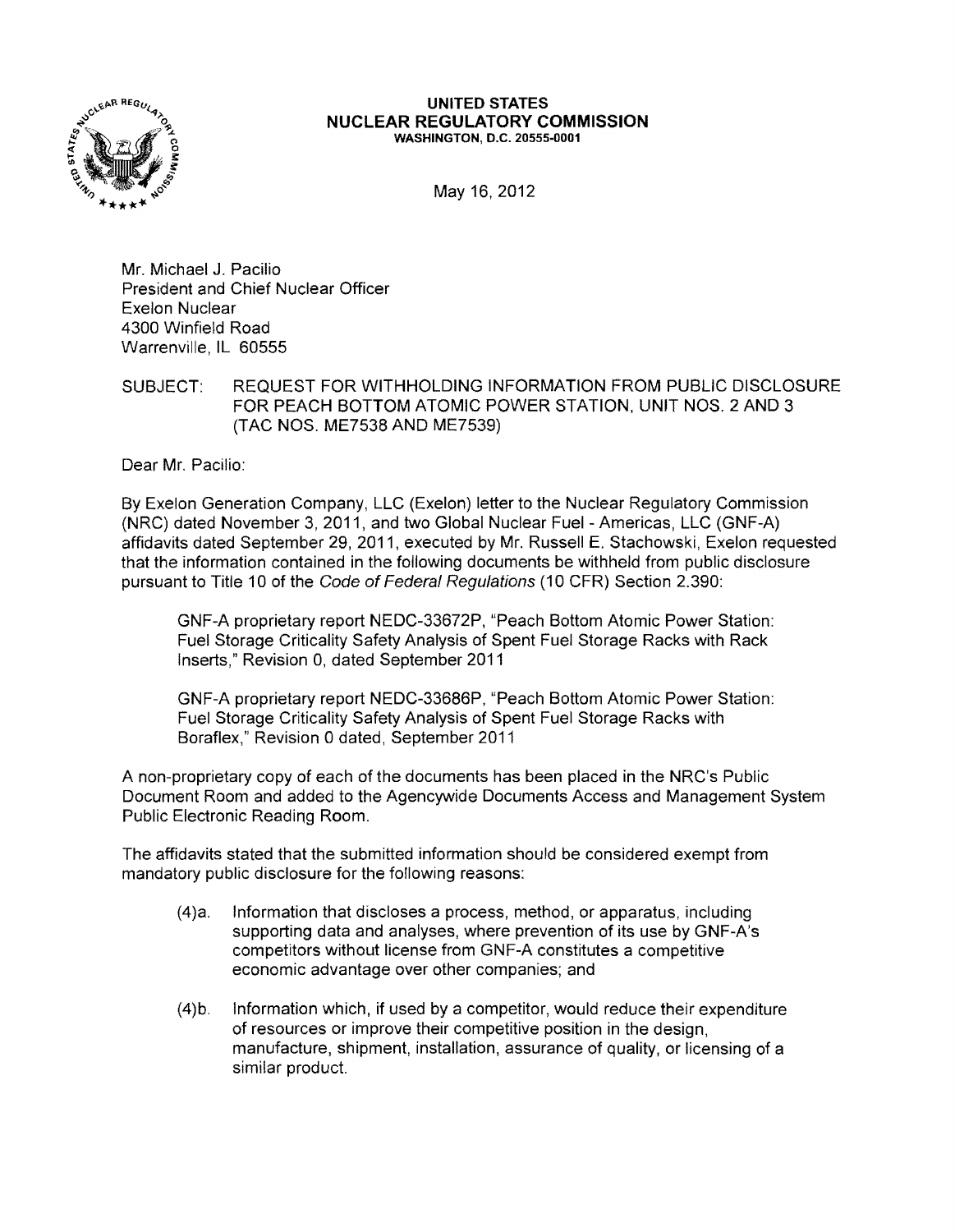## M. Pacilio and the set of the set of the set of the set of the set of the set of the set of the set of the set of the set of the set of the set of the set of the set of the set of the set of the set of the set of the set o

We have reviewed your application and the material in accordance with the requirements of 10 CFR 2.390 and, on the basis of the statements in the affidavits, have determined that the submitted information sought to be withheld contains proprietary commercial information and should be withheld from public disclosure. Therefore, the version of the submitted information marked as proprietary will be withheld from public disclosure pursuant to 10 CFR 2.390(b)(5) and Section 103(b) of the Atomic Energy Act of 1954, as amended.

Withholding from public inspection shall not affect the right, if any, of persons properly and directly concerned to inspect the document. If the need arises, we may send copies of this information to our consultants working in this area. We will, of course, ensure that the consultants have signed the appropriate agreements for handling proprietary information.

If the basis for withholding this information from public inspection should change in the future such that the information could then be made available for public inspection, you should promptly notify the NRC. You also should understand that the NRC may have cause to review this determination in the future, for example, if the scope of a Freedom of Information Act request includes your information. In all review situations, if the NRC makes a determination adverse to the above, you will be notified in advance of any public disclosure.

If you have any questions regarding this matter, I may be reached at 301-415-1420.

Sincerely,

 $255.$ 

Richard B. Ennis, Senior Project Manager Plant Licensing Branch 1-2 Division of Operating Reactor Licensing Office of Nuclear Reactor Regulation

Docket Nos. 50-277 and 50-278

cc: Mr. Russell E. Stachowski Chief Consulting Engineer Global Nuclear Fuel - Americas, LLC 3901 Castle Hayne Road Wilmington, NC 28401

Additional Distribution via Listserv